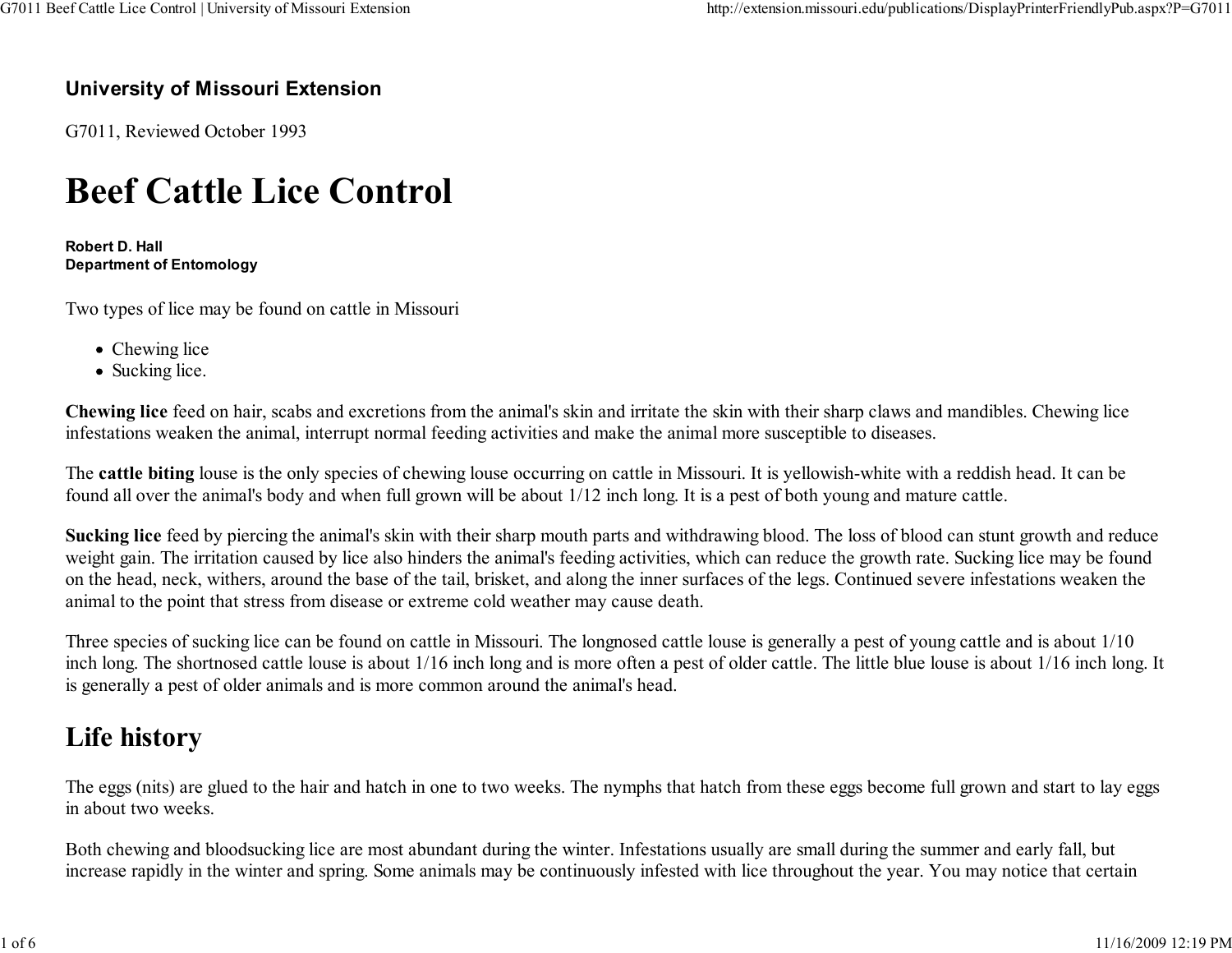animals are particularly prone to lice infestations. Schedule these "carrier" animals for disposal.

# Control

Just because cattle are scratching or rubbing against solid objects during the winter and early spring doesn't mean they are lice-infested. Examine them before applying control measures. Part the animal's hair where lice are most likely to be found and look for lice or for eggs attached to thehair.

Cattle lice may be controlled with insecticides applied by sprayers, backrubbers, dust bags, "pour-on" or injection methods. Insecticide sprays willnot affect the eggs; therefore, a second spray in 14 to no more than 18 days will be necessary to kill the nymphs that hatch following the first spray.

# Control methods

Sprays (an asterisk preceding any insecticide means that all or some uses of the product have been restricted by the U.S. Environmental ProtectionAgency. Applicators must be certified before they may purchase restricted products.)

• Coumaphos (Co-Ral)

 Use a spray containing 0.06 percent coumaphos made by mixing 2 pounds of 25 percent Co-Ral wettable powder in 100 gallons of water or 1 ounce in 3 gallons of water. Or mix 2 quarts 11.6 percent Co-Ral emulsifiable concentrate in 100 gallons of water or 4 teaspoons in 1 gallonof water.

\*(RU) Dioxathion (Delnav)

 Make a spray containing 0.15 percent dioxathion by mixing 2 quarts of 30 percent Delnav livestock emulsifiable concentrate in 100 gallonsof water or 4 teaspoons in 1 gallon of water.

• Fenvalerate

 Make a 0.05 percent spray by mixing 1 quart Ectrin 10 percent water dispensable liquid in 50 gallons of water (4 teaspoons per gallon). Wetanimal thoroughly.

• Malathion

 Use a 0.5 percent spray made by mixing 1 gallon of 57 percent malathion livestock emulsifiable concentrate in 100 gallons of water or 7teaspoons in 1 gallon of water.

Permethrin

 Make a 0.01 percent spray by mixing 1 pint of 5.7 percent emulsifiable concentrate in 50 gallons of water. A second spray at 14 to 21 days isrecommended.

Amitraz (Taktic)

 Use a 0.025 percent spray made by mixing one quart of 12.5 percent amitraz in 100 gallons of water. Use up to 2 gallons per head and repeattreatment in 2 weeks. Amitraz is not systemic and will not control cattle grubs. There are no breed restrictions on the use of this material.

### Restrictions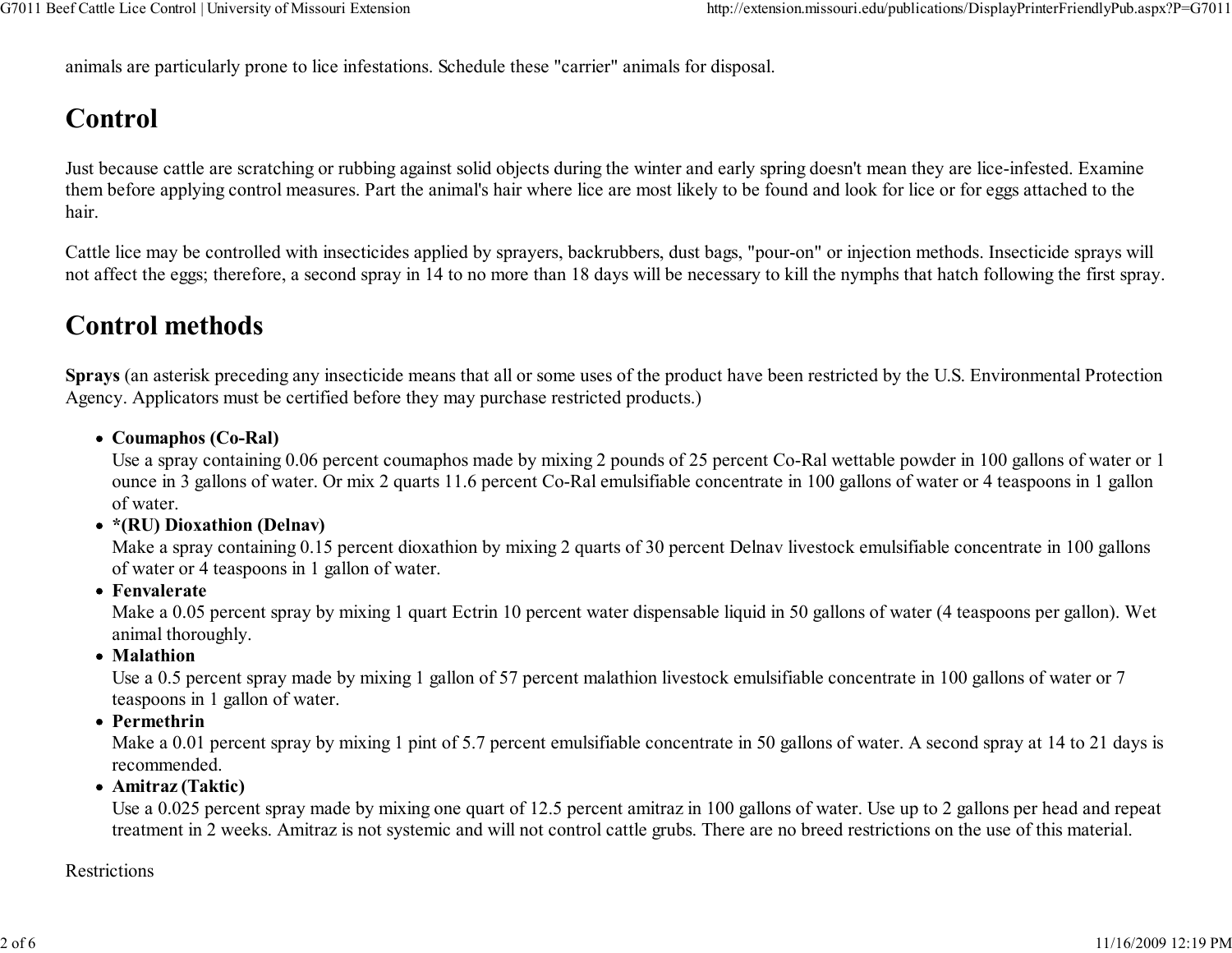No preslaughter interval is required with dioxathion (Delnav) or permethrin, but do not treat more often than once every two weeks. No pre-slaughter interval is required with coumaphos (Co-Ral) or malathion.

The species of lice present and the area of body infested will determine the amount of coverage needed. For complete body coverage, apply one totwo gallons of spray per animal depending upon size of animal and density of haircoat. Use smaller amounts of spray on calves 3 to 6 months oldand do not treat calves less than 3 months old.

Use a sprayer that will produce at least 200 pounds of pressure so as to wet the skin, not just the hair. The first spray should be applied around Nov.1. Make a second application 14 to 18 days after the first application.

# Backrubbers

• Coumaphos (Co-Ral)

Use a mixture of 1 gallon Co-Ral 11.6 percent EC and 13 gallons fuel oil or mineral oil.

• Permethrin

Use 0.15 percent solution made by mixing 1 pint of 5.7 percent permethrin emulsifiable concentrate to 5 gallons diesel oil.

• Malathion

Charge the backrubber with a mixture of one-half pint of malathion 57 percent EC and 1.5 gallons of fuel or mineral oil.

#### Restrictions

No preslaughter interval is required with permethrin.

If a backrubber, as used for horn fly control, is used all year long, the cattle should not become louse-infested enough to need spraying. If necessary, relocate the backrubber where cattle loaf during the winter. Apply 1 to 2 quarts of solution to cable-type backrubber or fill the reservoirof the oiler type to capacity every 10 days to two weeks or as needed.

The initial charging of cable-type backrubbers will require approximately 1 gallon of solution. Do not apply entire amount at one time. Allow backrubber to soak up material by making split applications until the backrubber is soaked. Do not locate backrubbers where drippage or spillagewill contaminate water supplies. Do not let cattle use a backrubber that is dripping with the insecticide mixture.

# Dust bags

Use tightly woven or multiple-layer burlap bags containing:

Coumaphos (Co-Ral)

Use a 1 percent coumaphos dust.

• Stirofos (Rabon)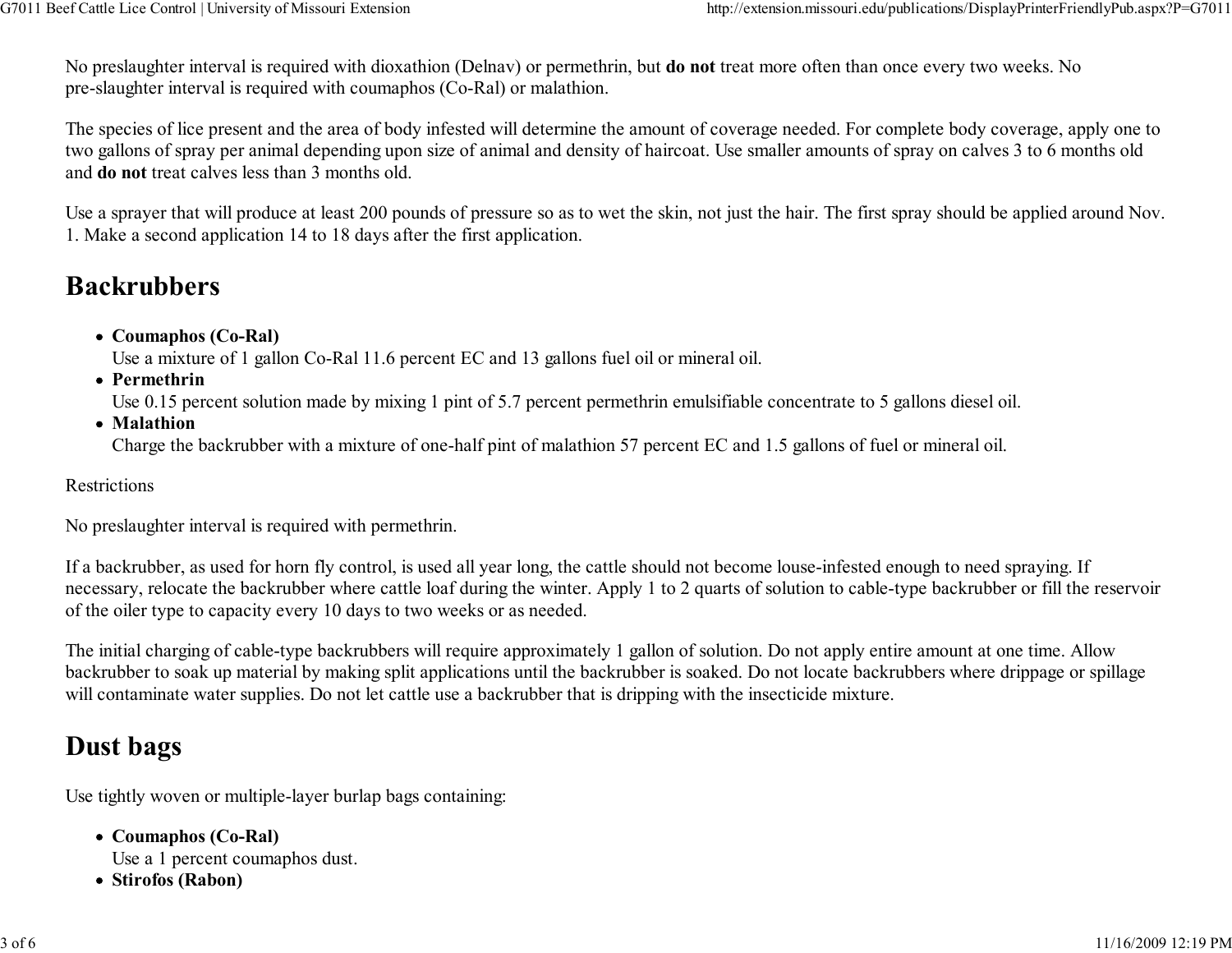Use 3 percent Rabon livestock dusting powder.

Restrictions

No preslaughter interval is required with these self-treatment applications.

Lice should not build up on cattle using dust bags containing one of these insecticides if the bags are located where cattle will use them regularly. Place the bags near salt and mineral blocks, in alleyways, feed lots and loafing sheds. Keep the bags as dry as possible. A simple tin roof is effectiveand easily constructed.

# Pour-on method

Starting at the shoulders, pour the required amount of insecticide along the backline for a distance of 18 to 24 inches.

Chlorpyrifos (Dursban-44)

Apply 43.2 percent chlorpyrifos at the rate of 2 cubic centimeters per 100 pounds of body weight up to 800 pounds, not to exceed 16 cc. Do not apply to animals under 200 pounds.

Note

This product can be used any month of the year because it does not control cattle grub. Read the label carefully because of restrictions on exotic breeds of cattle.

#### Famphur (Warbex)

Use 13.2 percent ready-to-use pour-on. Apply 1/2 ounce per 100 pounds of body weight, but no more than 4 fluid ounces per animal. Do not repeat treatment. Swine should be eliminated from areas where runoff occurs.

 Mix one part 7.6 percent fenthion (Lysoff) with 8 parts water or use commercially available 3 percent fenthion (Tiguvon) without dilution. Apply Lysoff at a rate of 1 fluid ounce of final mixture per 100 pounds of body weight. Apply Tiguvon at the rate of 1/2 fluid ounce per 100pounds of body weight.

#### • Permethrin (DeLice)

 Apply 1 percent permethrin at the rate of 1/2 fluid ounce ready-to-use pour-on per 100 pounds body weight, up to 5 fluid ounces per animal.Repeat treatment as needed, but not more often than every two weeks.

#### Note

This product can be used any month of the year because it does not control cattle grubs. Use on calves and lactating and non-lactating dairy cattle.

#### Restrictions

On native Missouri cattle, do not apply famphur (Warbex) or fenthion (Lysoff, Tiguvon) as pour-ons during October, November and Decemberunless applications were made earlier for grub control. Follow label restrictions for use on cattle imported from other states. Do not treat with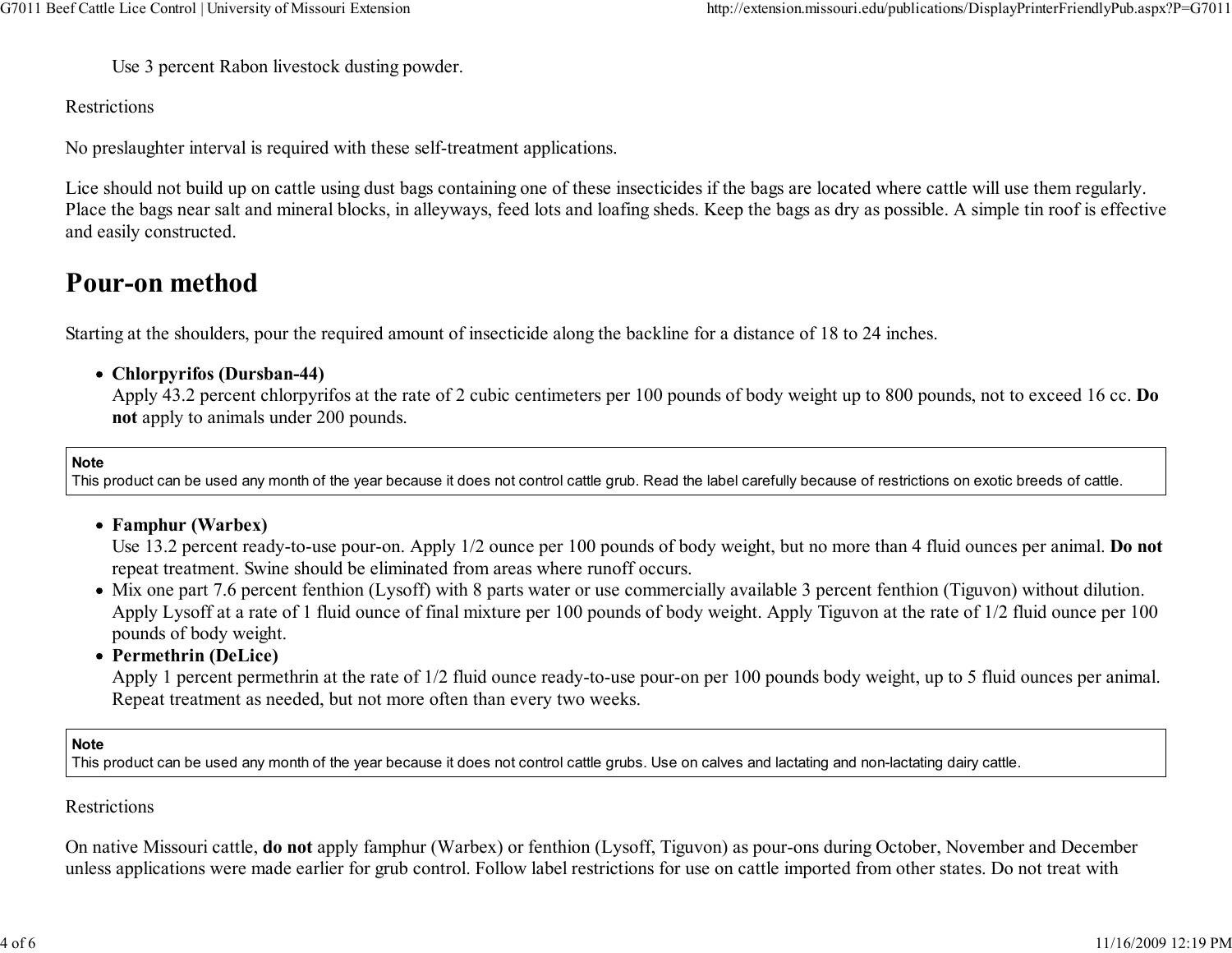famphur (Warbex) or fenthion (Lysoff, Tiguvon) within 35 days of slaughter. Do not apply famphur (Warbex) to Brahman bulls.

Precautions

Do not apply in conjunction with oral drenches of other internal medications, such as phenothiazine, or with natural or synthetic pyrethroids ortheir synergists, or with other organic phosphates.

Brahman and Brahman-crossbred cattle are sensitive to most organic phosphate insecticides. Read and heed label restrictions when using organicphosphate insecticides on Brahman cattle.

Do not contaminate feed, water, or feed and water utensils. Do not locate backrubbers where excess insecticide or spillage will contaminate watersupplies. Observe required time interval between applications of any insecticide and slaughter of treated animal. Read and follow all restrictionsand precautions printed on the container label.

### Injection method

Use a 16-gauge, 1/2-inch to 3/4-inch needle and veterinary syringe. Inject subcutaneously under the loose skin in front of or behind the shoulder.Use sterile equipment and sanitize the injection site by applying a suitable disinfectant. Use clean, properly disinfected needles to reduce thepotential for infection. No special handling or protective clothing are required.

#### • Ivermectin (Ivomec)

 Inject ready-to-use sterile solution containing 1 percent ivermectin, 40 percent glycerol formal, and propylene glycol, q.s. ad 100 percent.The recommended dose level is 200 micrograms ivermectin per kilogram of body weight; this is given subcutaneously at the rate of 1milliliter ivermectin solution per 50 kilograms (110 pounds).

| <b>Body weight</b> | <b>Ivomec dose</b> |
|--------------------|--------------------|
| 110 to 220 pounds  | 2 milliliters      |
| 220 to 330 pounds  | 3 milliliters      |
| 330 to 440 pounds  | 4 milliliters      |
| 440 to 550 pounds  | 5 milliliters      |
| 550 to 660 pounds  | 6 milliliters      |
| 660 to 770 pounds  | 7 milliliters      |
| 770 to 880 pounds  | 8 milliliters      |
| 880 to 990 pounds  | 9 milliliters      |